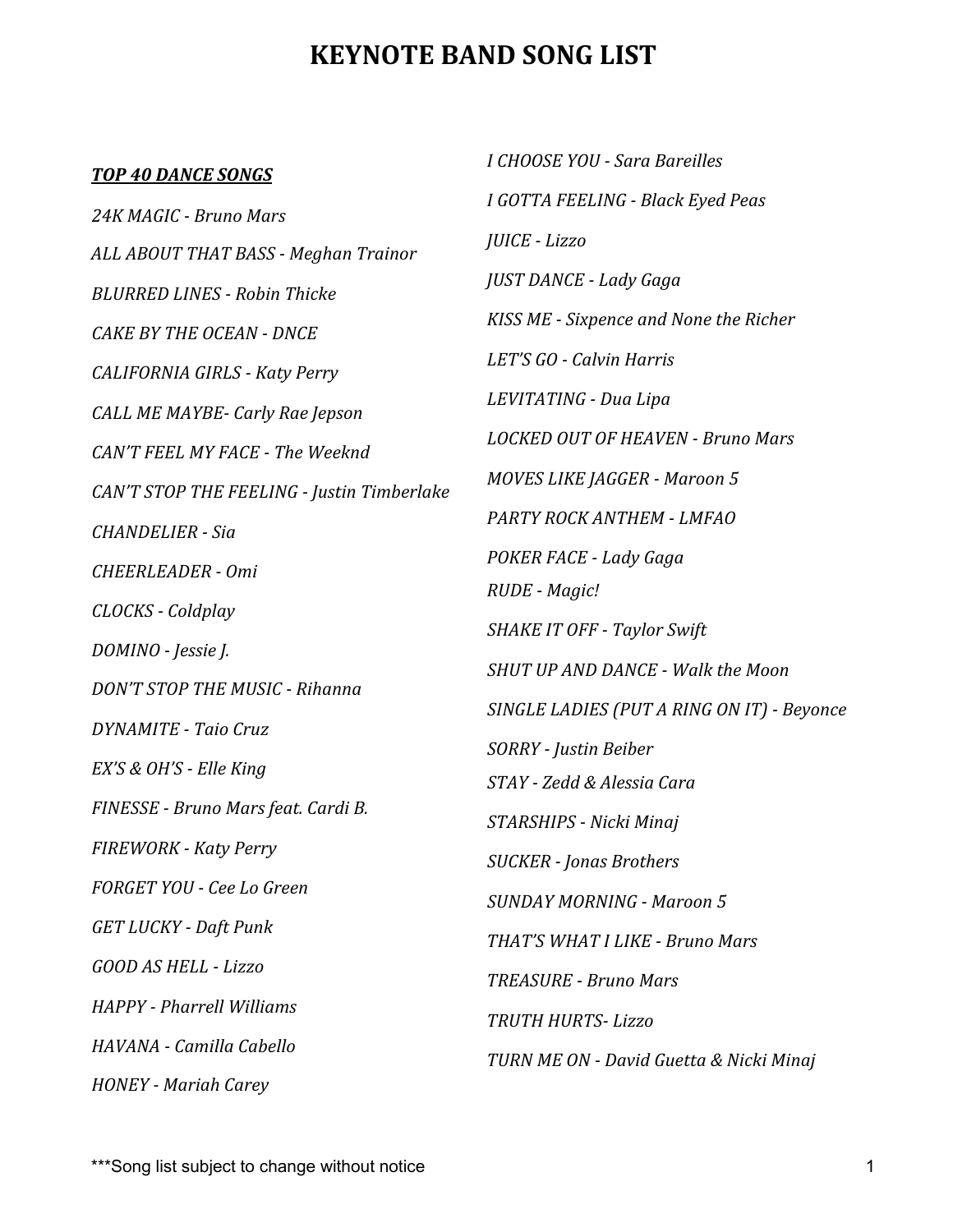*UPTOWN FUNK - Bruno Mars WAGON WHEEL - Darius Rucker WAITING FOR TONIGHT - Jennifer Lopez WE FOUND LOVE - Rihanna WHAT ABOUT US - P!nk WHAT A MAN GOTTA DO - Jonas Brothers YEAH 3X - Chris Brown* 

#### *2000 AND BEYOND*

*APPLAUSE - Lady Gaga BORN THIS WAY - Lady Gaga BOTTOMS UP - Trey Songz BUBBLY - Colbie Caillat CHANGE THE WORLD - Eric Clapton CLARITY - Zedd DON'T KNOW WHY - Norah Jones EVERYTHING - Michael Buble IF I AIN'T GOT YOU - Alicia Keys LUCKY - Colbie Caillat & Jason Mraz NO ONE - Alicia Keys QUANDO QUANDO – Michael Buble & Nelly Furtado SUMMER - Calvin Harris* 

## *80'S & 90'S SONGS*

*1999 - Prince ANY WAY YOU WANT IT - Journey BABY ONE MORE TIME - Britney Spears BILLIE JEAN - Michael Jackson BROWN EYED GIRL- Van Morrison DON'T STOP 'TIL YOU GET ENOUGH – Michael Jackson DON'T STOP BELIEVIN' - Journey HERO - Mariah Carey HONEY - Mariah Carey I JUST CALLED TO SAY I LOVE YOU –* **Stevie Wonder** *I WANNA DANCE WITH SOMEBODY –* **Whitney Houston** *KISS - Prince* LET'S GROOVE - Earth, Wind & Fire *LIKE A PRAYER - Madonna LIVIN' ON A PRAYER - Bon Jovi NO DIGGITY - Blackstreet NO SCRUBS - TLC NOTHING EVEN MATTERS - Lauryn Hill & D'Angelo OVERJOYED - Stevie Wonder P.Y.T. - Michael Jackson* 

**SHAKE YOUR BODY DOWN - Michael Jackson**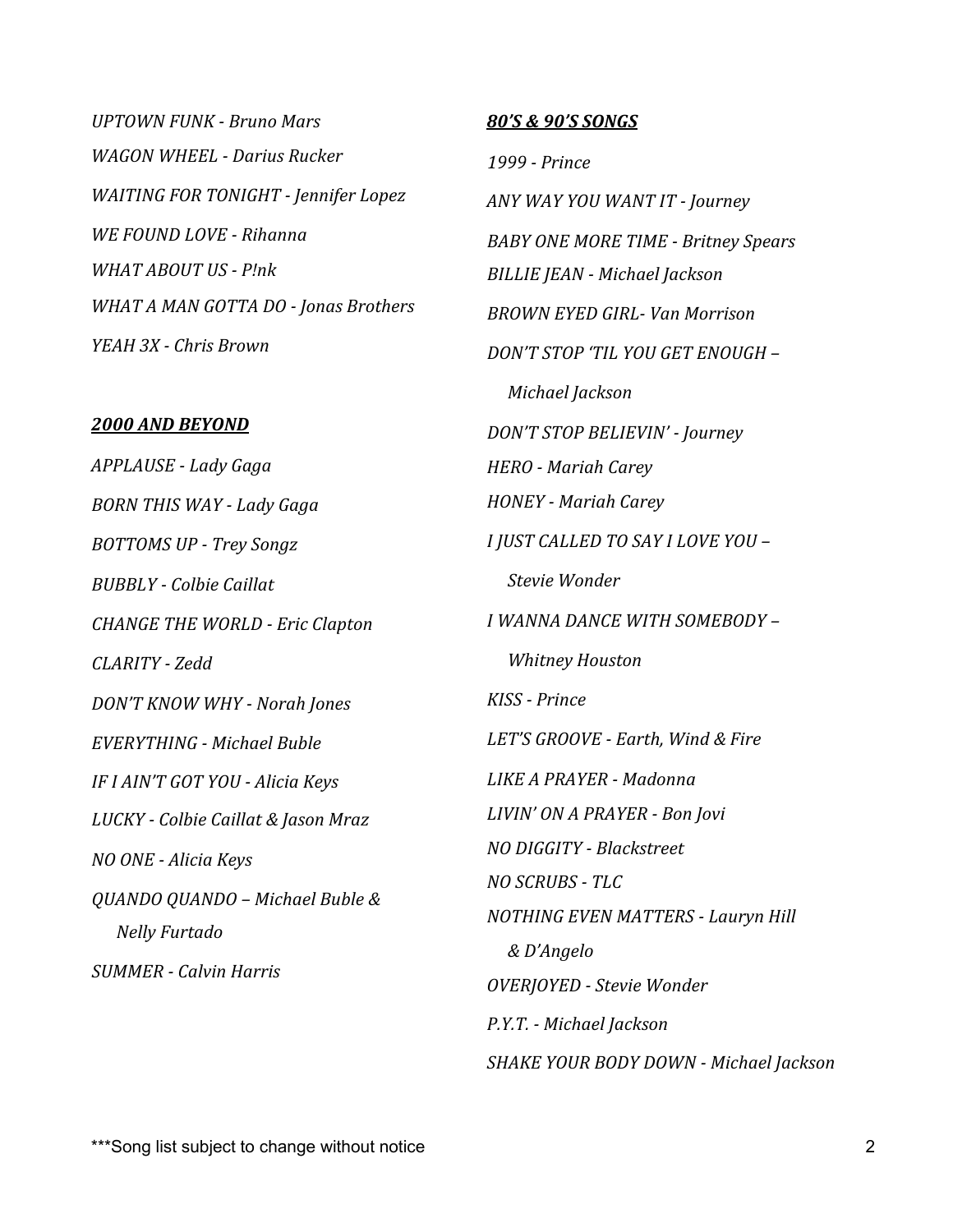*START ME UP - Rolling Stones WANNA BE - Spice Girls*  WANNA BE STARTING SOMETHING -*Michael Jackson YOU WERE ALWAYS ON MY MIND – Willie Nelson* 

# *1970'S*

*BOOGIE WONDERLAND - Earth, Wind & Fire BRICK HOUSE - Commodores BUILD ME UP BUTTERCUP - Foundations CELEBRATION - Kool & The Gang DANCING QUEEN - Abba*  FIRST, LAST, MY EVERYTHING - Barry White *HOW SWEET IT IS (TO BE LOVED BY YOU)* –  *James Taylor INSEPARABLE - Natalie Cole I'LL TAKE YOU THERE - The Staple Singers IS THIS LOVE - Bob Marley JUST THE WAY YOU ARE - Billy Joel KILLING ME SOFTLY - Roberta Flack MOONDANCE - Van Morrison PROUD MARY - Tina Turner REASONS - Earth, Wind & Fire SEPTEMBER - Earth, Wind & Fire* 

*SIGNED, SEALED, DELIVERED - Stevie Wonder SUPERSTITION - Stevie Wonder SWEET CAROLINE - Neil Diamond SWEET HOME ALABAMA - Lynyrd Skynyrd WE ARE FAMILY - Sister Sledge WHAT YOU WON'T DO - Bobby Caldwell YOU ARE THE SUNSHINE OF MY LIFE –* **Stevie** Wonder *YOUR SONG - Elton John* 

# *70'S DISCO*

*GOOD TIMES - Chic I WILL SURVIVE - Gloria Gaynor LAST DANCE - Donna Summer* 

# *60'S*

*HAPPY TOGETHER - Turtles ORANGE COLORED SKY - Natalie Cole*  **SHOUT** - Otis Day & The Knights *SIGNED, SEALED, DELIVERED - Stevie Wonder*  **STAND BY ME - Ben E. King** *TWIST AND SHOUT - Beatles UNCHAINED MELODY - Righteous Brothers UNDER THE BOARDWALK - Drifters YOU SEND ME - Sam Cooke* 

\*\*\*Song list subject to change without notice 3 3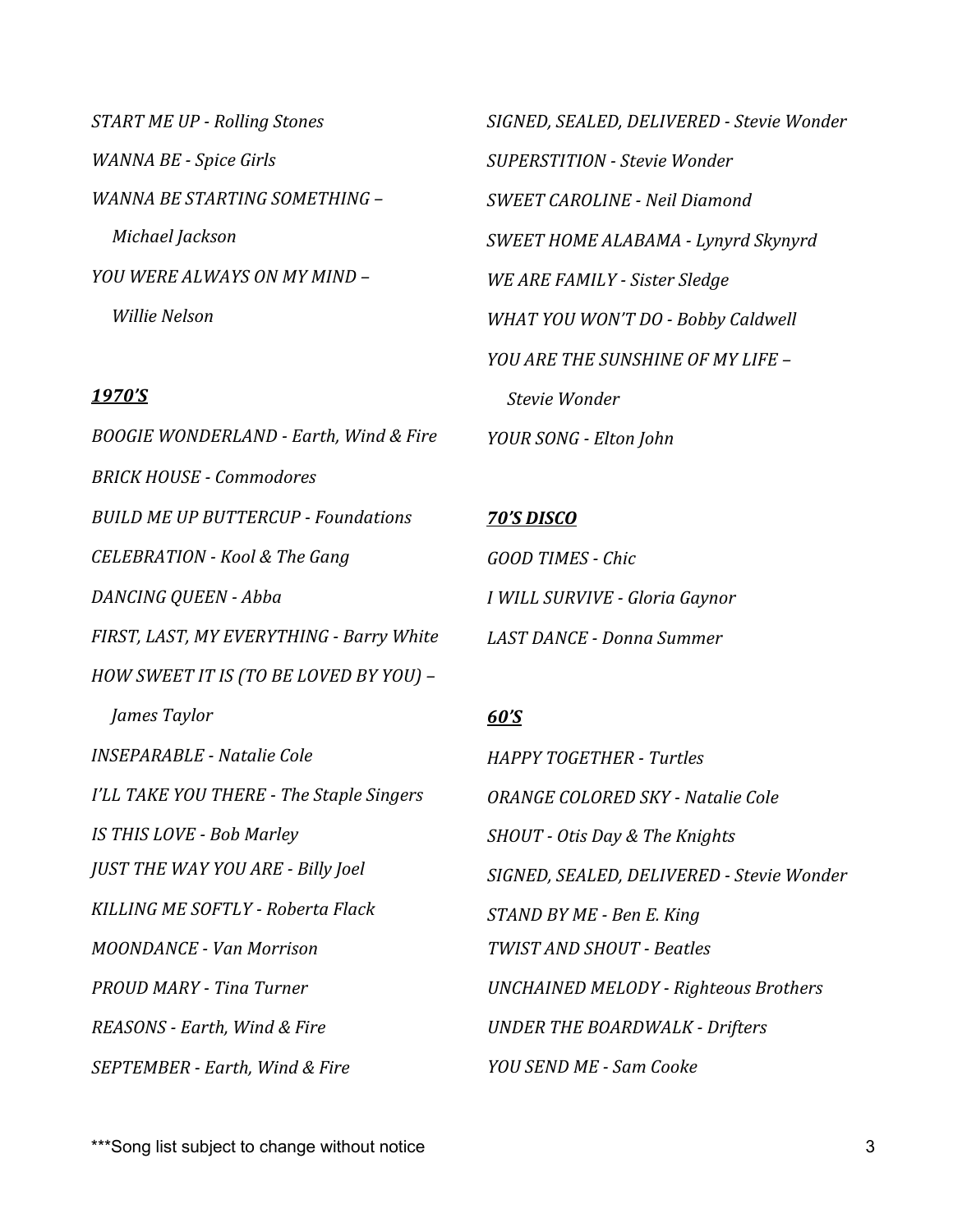#### *60'S R&B / MOTOWN*

AIN'T NO MOUNTAIN - Marvin Gaye &  *Tammi Terrell*  AIN'T TOO PROUD TO BEG - Temptations *BABY I NEED YOUR LOVIN'* - *Four Tops CHAIN OF FOOLS - Aretha Franklin GET READY - The Temptations HEARD IT THROUGH THE GRAPEVINE – Marvin Gaye I CAN'T GET NEXT TO YOU - Temptations I CAN'T HELP MYSELF - Four Tops LET'S STAY TOGETHER - Al Green MERCY MERCY ME - Marvin Gaye MY CHERIE AMOUR - Stevie Wonder MY GIRL - Temptations NATURAL WOMAN - Aretha Franklin WHAT'S GOING ON - Marvin Gaye YOU'RE ALL I NEED TO GET BY – Marvin Gaye*

# *BALLADS*

*A THOUSAND MILES - Vanessa Carlton ALWAYS AND FOREVER - Luther Vandross AT LAST - Etta James* 

*BEAUTIFUL - Christina Aguilera BECAUSE YOU LOVED ME - Celine Dion*  **BEST OF MY LOVE - Eagles BREATHE** - Faith Hill *CAN'T HELP FALLING IN LOVE - Elvis Presley CLOSER I GET TO YOU - Roberta Flack CRAZY IN LOVE - Brian McKnight CRUISIN - Smokey Robinson ENDLESS LOVE - Lionel Ritchie FEEL LIKE MAKING LOVE - Roberta Flack HAVE I TOLD YOU LATELY - Van Morrison IUST THE TWO OF US - Bill Withers LUCKY - Jason Mraz MY FUNNY VALENTINE - Ella Fitzgerald SAVE THE BEST FOR LAST - Vanessa Williams SAVING ALL MY LOVE - Whitney Houston SOMEONE LIKE YOU - Adele UNBREAK MY HEART - Toni Braxton UNFORGETTABLE - Nat & Natalie Cole WHAT A WONDERFUL WORLD - Louis Armstrong WIND BENEATH MY WINGS - Bette Midler WONDERFUL TONIGHT - Eric Clapton* 

**BIG BAND SWING & STANDARDS BEYOND THE SEA - Bobby Darin** 

\*\*\*Song list subject to change without notice 4  $4$